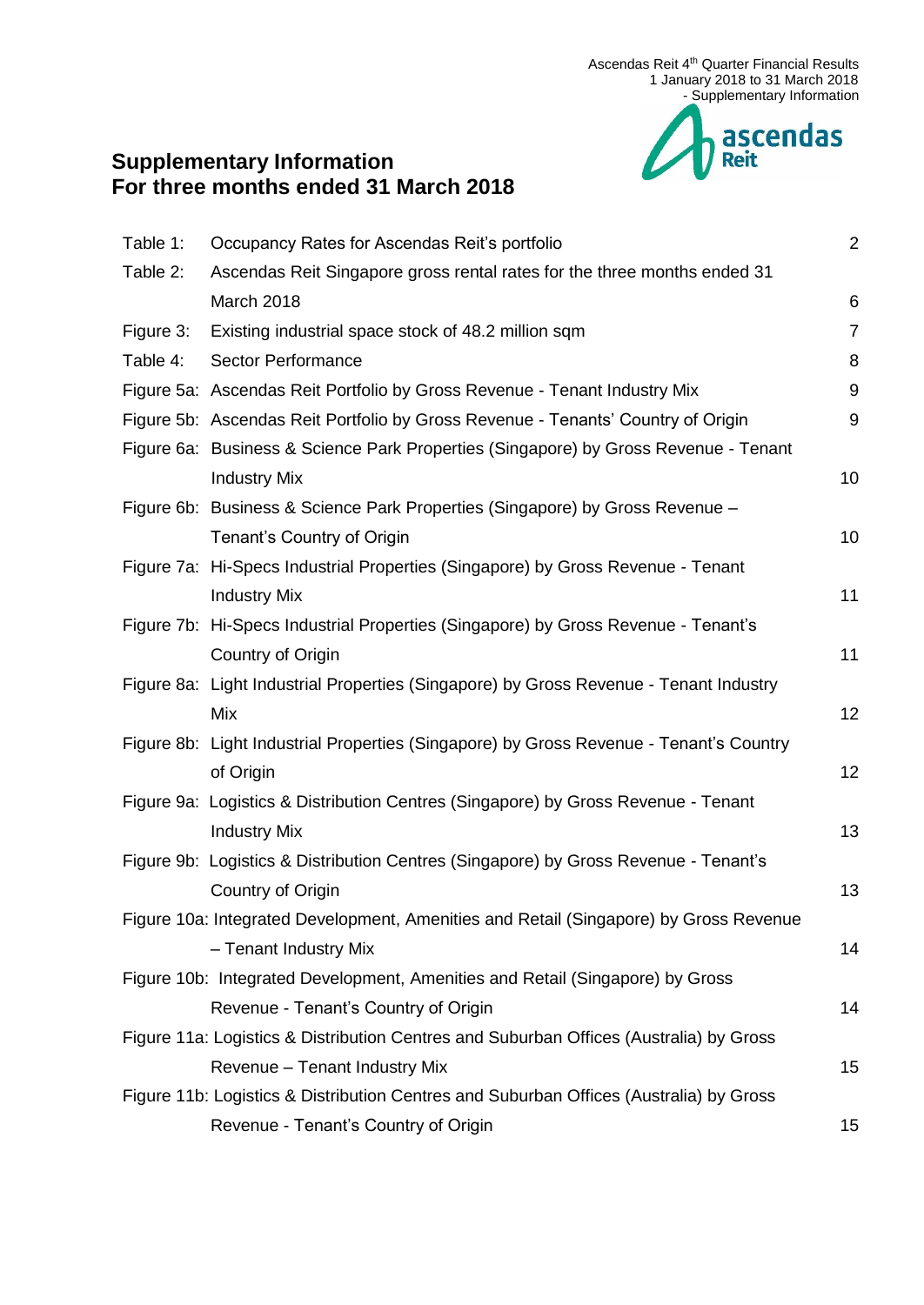

#### <span id="page-1-0"></span>**Table 1: Occupancy Rates for Ascendas Reit's portfolio**

|                | <b>Multi-tenant Buildings</b>             | <b>Net Lettable</b> |           | <b>Occupancy as at</b> |           |  |
|----------------|-------------------------------------------|---------------------|-----------|------------------------|-----------|--|
| A.             |                                           | Area (sqm)          | 31-Mar-18 | 31-Dec-17              | 30-Sep-17 |  |
|                | <b>Science Parks</b>                      |                     |           |                        |           |  |
| 1              | The Alpha                                 | 20,788              | 59.4%     | 51.0%                  | 69.9%     |  |
| $\overline{2}$ | The Aries, Sparkle & Gemini               | 36,405              | 71.3%     | 74.5%                  | 78.9%     |  |
| 3              | The Capricorn                             | 20,543              | 61.5%     | 61.5%                  | 55.5%     |  |
| 4              | The Rutherford & Oasis                    | 18,815              | 79.7%     | 74.3%                  | 72.4%     |  |
| 5              | Neuros & Immunos                          | 26,035              | 100.0%    | 99.9%                  | 99.9%     |  |
| 6              | Cintech I                                 | 10,529              | 73.6%     | 73.6%                  | 81.6%     |  |
| $\overline{7}$ | Cintech II                                | 7,915               | 87.2%     | 85.6%                  | 94.1%     |  |
| 8              | Cintech III & IV                          | 18,459              | 87.4%     | 84.9%                  | 90.8%     |  |
| 9              | The Galen                                 | 21,829              | 56.6%     | 56.6%                  | 62.1%     |  |
| 10             | Nexus @one-north                          | 20,669              | 98.1%     | 99.7%                  | 100.0%    |  |
| 11             | The Kendall                               | 16,870              | 93.7%     | 93.7%                  | 93.7%     |  |
| 12             | 12, 14 & 16 Science Park Drive            | 78,871              | 100.0%    | 100.0%                 | 100.0%    |  |
|                | <b>Business Parks</b>                     |                     |           |                        |           |  |
| 13             | <b>Honeywell Building</b>                 | 14,399              | 85.3%     | 85.3%                  | 93.5%     |  |
| 14             | Techquest                                 | 6,723               | 55.7%     | 58.8%                  | 54.4%     |  |
| 15             | iQuest@IBP                                | 9,136               | 39.9%     | 39.9%                  | 39.9%     |  |
| 16             | Hansapoint@CBP                            | 16,417              | 100.0%    | 100.0%                 | 100.0%    |  |
| 17             | <b>Acer Building</b>                      | 22,489              | 66.4%     | 70.8%                  | 71.9%     |  |
| 18             | 31 International Business Park            | 49,003              | 72.8%     | 75.5%                  | 78.0%     |  |
| 19             | 1, 3 & 5 Changi Business Park<br>Crescent | 62,948              | 99.5%     | 99.7%                  | 99.1%     |  |
| 20             | Nordic European Centre                    | 21,817              | 71.1%     | 84.1%                  | 84.7%     |  |
| 21             | <b>AkzoNobel House</b>                    | 15,071              | 97.0%     | 97.0%                  | 97.0%     |  |
| 22             | 1 Changi Business Park Avenue 1           | 9,150               | 89.7%     | 89.7%                  | 68.2%     |  |
| 23             | ONE@Changi City                           | 61,218              | 96.2%     | 97.8%                  | 97.8%     |  |
|                | <b>Light Industrial</b>                   |                     |           |                        |           |  |
| 24             | Techplace I                               | 59,531              | 92.5%     | 93.2%                  | 92.8%     |  |
| 25             | Techplace II                              | 83,200              | 81.5%     | 80.6%                  | 82.9%     |  |
| 26             | 27 Ubi Road 4                             | 7,215               | 72.7%     | 72.7%                  | 72.7%     |  |
| 27             | Tampines Biz-Hub                          | 14,459              | 56.2%     | 56.2%                  | 53.1%     |  |
| 28             | Ubi Biz-Hub                               | 10,697              | 96.3%     | 96.3%                  | 96.3%     |  |
| 29             | 5 Tai Seng Drive                          | 11,273              | 95.5%     | 93.1%                  | 88.2%     |  |
| 30             | 3 Tai Seng Drive                          | 11,845              | 91.8%     | 91.8%                  | 91.8%     |  |
| 31             | 53 Serangoon North Avenue 4               | 8,034               | 75.0%     | 69.2%                  | 57.7%     |  |
| 32             | FoodAxis @ Senoko                         | 44,439              | 95.3%     | 97.7%                  | 97.7%     |  |
| 33             | 25 Ubi Road 4                             | 6,151               | 95.3%     | 95.3%                  | 95.3%     |  |
| 34             | 41 Changi South Avenue 2                  | 6,154               | 21.8%     | 21.8%                  | 21.8%     |  |
| 35             | 37A Tampines Street 92                    | 9,725               | 59.3%     | 59.3%                  | 59.3%     |  |
| 36             | 18 Woodlands Loop                         | 16,056              | 100.0%    | 100.0%                 | 100.0%    |  |
| 37             | 52 Serangoon North Avenue 4               | 11,047              | 95.6%     | 92.9%                  | 92.9%     |  |
| 38             | 2 Senoko South Road                       | 17,632              | 99.1%     | 94.3%                  | 91.3%     |  |
| 39             | <b>SB Building</b>                        | 11,895              | 100.0%    | 100.0%                 | 100.0%    |  |
| 40             | 35 Tampines Street 92                     | 8,060               | 71.0%     | 71.0%                  | 71.0%     |  |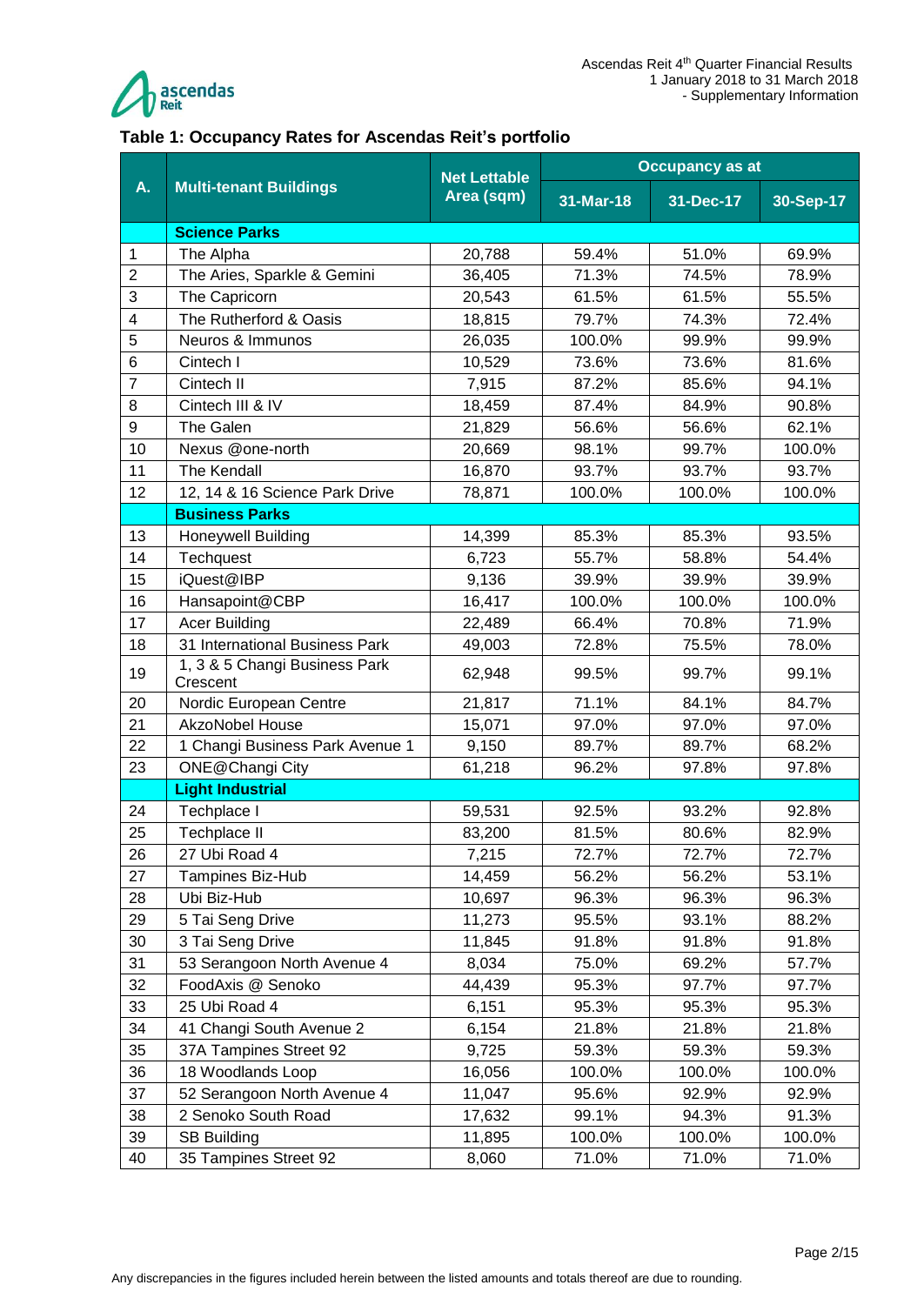

|    | <b>Hi-Specs Industrial</b>                            |         |                |        |        |
|----|-------------------------------------------------------|---------|----------------|--------|--------|
| 41 | <b>Techlink</b>                                       | 36,346  | 83.1%          | 81.6%  | 73.5%  |
| 42 | <b>Siemens Centre</b>                                 | 27,781  | 98.9%<br>97.4% |        | 98.1%  |
| 43 | Techpoint                                             | 40,988  | 81.8%          | 65.5%  | 86.6%  |
| 44 | <b>KA Centre</b>                                      | 13,557  | 82.0%          | 87.9%  | 90.1%  |
| 45 | <b>KA Place</b>                                       | 6,652   | 79.5%          | 79.5%  | 79.5%  |
| 46 | Pacific Tech Centre                                   | 19,627  | 76.8%          | 76.8%  | 71.6%  |
| 47 | Techview                                              | 37,645  | 72.9%          | 70.7%  | 75.9%  |
| 48 | 1 Jalan Kilang                                        | 6,071   | 82.1%          | 100.0% | 100.0% |
| 49 | <b>Corporation Place</b>                              | 55,711  | 68.2%          | 65.7%  | 65.7%  |
| 50 | Telepark                                              | 24,596  | 99.9%          | 99.9%  | 100.0% |
| 51 | 31 Ubi Road 1                                         | 12,987  | 73.4%          | 77.5%  | 77.5%  |
| 52 | <b>Hyflux Innovation Centre</b>                       | 34,955  | 87.3%          | 90.2%  | 90.2%  |
| 53 | 10 Toh Guan Road                                      | 39,955  | 65.3%          | 65.3%  | 66.1%  |
|    | <b>Logistics &amp; Distribution Centre</b>            |         |                |        |        |
| 54 | LogisTech                                             | 30,144  | 94.2%          | 94.2%  | 94.4%  |
| 55 | <b>Changi Logistics Centre</b>                        | 39,460  | 73.3%          | 73.3%  | 73.4%  |
| 56 | 4 Changi South Lane                                   | 15,306  | 96.2%          | 96.2%  | 96.2%  |
| 57 | Xilin Districentre Building A&B                       | 20,788  | 100.0%         | 100.0% | 100.0% |
| 58 | Xilin Districentre Building D                         | 15,966  | 100.0%         | 73.0%  | 73.0%  |
| 59 | Logis Hub @ Clementi                                  | 23,071  | 90.8%          | 90.8%  | 90.8%  |
| 60 | 1 Changi South Lane                                   | 23,528  | 96.8%          | 96.8%  | 96.8%  |
| 61 | Pioneer Hub                                           | 80,533  | 99.3%          | 99.3%  | 99.3%  |
| 62 | Xilin Districentre Building C                         | 13,035  | 92.0%          | 92.0%  | 92.0%  |
| 63 | 9 Changi South Street 3                               | 24,028  | 85.9%          | 81.7%  | 81.7%  |
| 64 | 5 Toh Guan Road East                                  | 23,607  | 97.3%          | 96.6%  | 97.3%  |
| 65 | 30 Old Toh Tuck Road                                  | 14,103  | 86.1%          | 86.1%  | 67.2%  |
| 66 | 40 Penjuru Lane                                       | 153,053 | 85.0%          | 85.7%  | 97.5%  |
| 67 | 71 Alps Avenue                                        | 11,053  | 96.1%          | 78.1%  | 78.1%  |
| 68 | 20 Tuas Avenue 1 <sup>1</sup>                         |         | 0.0%           | 0.0%   | 0.0%   |
| 69 | 21 Changi South Avenue 2 <sup>2</sup>                 | 4,106   | 100.0%         | 100.0% | 100.0% |
|    | <b>Logistics &amp; Distribution Centres Australia</b> |         |                |        |        |
| 70 | 1A & 1B Raffles Glade, Eastern<br>Creek, NSW          | 21,694  | 100.0%         | 100.0% | 61.1%  |
| 71 | 1-15 Kellet Close, Erskine Park,<br><b>NSW</b>        | 23,205  | 100.0%         | 100.0% | 100.0% |
| 72 | 484-490 Great Western Highway,<br>Arndell Park, NSW   | 13,304  | 100.0%         | 100.0% | 100.0% |
| 73 | 162 Australis Drive, Derrimut, VIC                    | 23,252  | 53.4%          | 53.4%  | 96.4%  |
| 74 | 62 Stradbroke Street, Heathwood,<br>QLD               | 24,791  | 100.0%         | 100.0% | 100.0% |
| 75 | 6 - 20 Clunies Ross Street,<br>Pemulway, NSW          | 38,579  | 100.0%         | 100.0% | 100.0% |
| 76 | 494-500 Great Western Highway,<br>Arndell Park, NSW   | 25,255  | 100.0%         | 100.0% | 100.0% |
| 77 | 52 Fox Drive, Dandenong South,<br><b>VIC</b>          | 18,041  | 100.0%         | 100.0% | 100.0% |

<sup>1</sup> 20 Tuas Avenue 1 was de-commissioned for redevelopment.

<u>.</u>

 $27,200$  sqm of space was de-commissioned at 21 Changi South Avenue 2 due to asset enhancement works.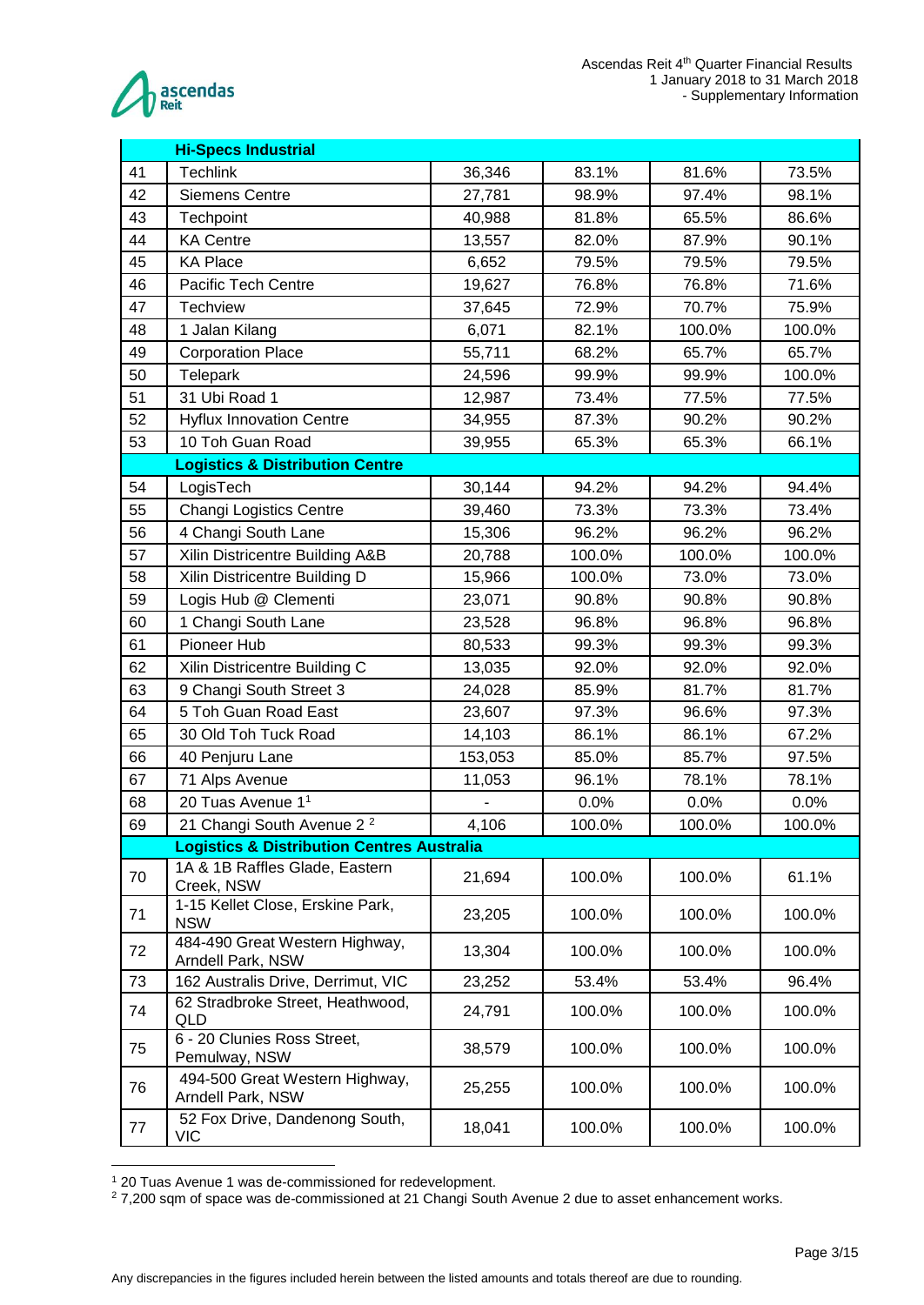

|    | <b>Suburban Offices Australia</b>                         |           |        |        |        |  |  |
|----|-----------------------------------------------------------|-----------|--------|--------|--------|--|--|
| 78 | 197 - 201 Coward Street, Mascot,<br><b>NSW</b>            | 22,628    | 98.7%  | 98.7%  | 98.7%  |  |  |
| 79 | 100 Wickham Street, Fortitude<br>Valley, QLD              | 13,131    | 100.0% | 100.0% | 100.0% |  |  |
| 80 | 108 Wickham Street, Fortitude<br>Valley, QLD <sup>3</sup> | 11,913    | 100.0% | 100.0% |        |  |  |
|    | <b>Integrated Development, Amenities &amp; Retail</b>     |           |        |        |        |  |  |
| 81 | Aperia                                                    | 68,714    | 93.5%  | 93.2%  | 92.7%  |  |  |
|    | <b>Sub-total for Multi-tenanted</b><br><b>Buildings</b>   | 2,076,668 | 86.9%  | 86.3%  | 87.7%  |  |  |

|           | <b>Single-tenant Buildings</b>              | <b>Net Lettable</b><br>Area (sqm) | <b>Occupancy as at</b> |           |           |  |
|-----------|---------------------------------------------|-----------------------------------|------------------------|-----------|-----------|--|
| <b>B.</b> |                                             |                                   | 31-Mar-18              | 31-Dec-17 | 30-Sep-17 |  |
|           | <b>Science Parks</b>                        |                                   |                        |           |           |  |
| 82        | TÜV SÜD PSB Building                        | 21,343                            | 100.0%                 | 100.0%    | 100.0%    |  |
|           | <b>Business Parks</b>                       |                                   |                        |           |           |  |
| 83        | <b>DBS Asia Hub</b>                         | 38,172                            | 100.0%                 | 100.0%    | 100.0%    |  |
|           | <b>Light Industrial</b>                     |                                   |                        |           |           |  |
| 84        | <b>Osim Headquarters</b>                    | 15,068                            | 100.0%                 | 100.0%    | 100.0%    |  |
| 85        | <b>Hyflux Building</b>                      | 16,980                            | 100.0%                 | 100.0%    | 100.0%    |  |
| 86        | Hoya Building                               | 6,282                             | 100.0%                 | 100.0%    | 100.0%    |  |
| 87        | <b>Hamilton Sundstrand Building</b>         | 16,744                            | 100.0%                 | 100.0%    | 100.0%    |  |
| 88        | Thales Building (1 & II)                    | 7,772                             | 100.0%                 | 100.0%    | 100.0%    |  |
| 89        | 11 Woodlands Terrace                        | 2,219                             | 100.0%                 | 100.0%    | 100.0%    |  |
| 90        | 9 Woodlands Terrace                         | 2,341                             | 100.0%                 | 100.0%    | 100.0%    |  |
| 91        | 8 Loyang Way 1                              | 13,725                            | 100.0%                 | 100.0%    | 100.0%    |  |
| 92        | 31 Joo Koon Circle                          | 15,421                            | 100.0%                 | 100.0%    | 100.0%    |  |
| 93        | 247 Alexandra Road                          | 12,803                            | 100.0%                 | 100.0%    | 100.0%    |  |
| 94        | 12 Woodlands Loop                           | 16,077                            | 100.0%                 | 100.0%    | 100.0%    |  |
|           | <b>Hi-Specs Industrial (Data Centres)</b>   |                                   |                        |           |           |  |
| 95        | Kim Chuan Telecommunications<br>Complex     | 25,129                            | 100.0%                 | 100.0%    | 100.0%    |  |
| 96        | 38A Kim Chuan Road                          | 32,885                            | 100.0%                 | 100.0%    | 100.0%    |  |
|           | <b>Hi-Specs Industrial</b>                  |                                   |                        |           |           |  |
| 97        | Infineon Building                           | 27,278                            | 100.0%                 | 100.0%    | 100.0%    |  |
| 98        | Wisma Gulab                                 | 11,821                            | 100.0%                 | 100.0%    | 100.0%    |  |
| 99        | 138 Depot Road                              | 26,485                            | 100.0%                 | 100.0%    | 100.0%    |  |
| 100       | 2 Changi South Lane                         | 20,939                            | 100.0%                 | 100.0%    | 100.0%    |  |
| 101       | <b>CGG Veritas Hub</b>                      | 8,671                             | 100.0%                 | 100.0%    | 100.0%    |  |
| 102       | 30 Tampines Industrial Avenue 3             | 9,593                             | 100.0%                 | 100.0%    | 100.0%    |  |
| 103       | 50 Kallang Avenue                           | 18,970                            | 100.0%                 | 100.0%    | 100.0%    |  |
|           | <b>Logistics &amp; Distribution Centres</b> |                                   |                        |           |           |  |
| 104       | 21 Jalan Buroh                              | 48,167                            | 100.0%                 | 100.0%    | 100.0%    |  |
| 105       | 19 & 21 Pandan Avenue                       | 71,749                            | 100.0%                 | 100.0%    | 100.0%    |  |
| 106       | 11 Changi North Way                         | 9,494                             | 100.0%                 | 100.0%    | 100.0%    |  |
| 107       | 15 Changi North Way                         | 28,974                            | 100.0%                 | 100.0%    | 100.0%    |  |

<sup>1</sup> <sup>3</sup> 108 Wickham Street was acquired on 22 December 2017.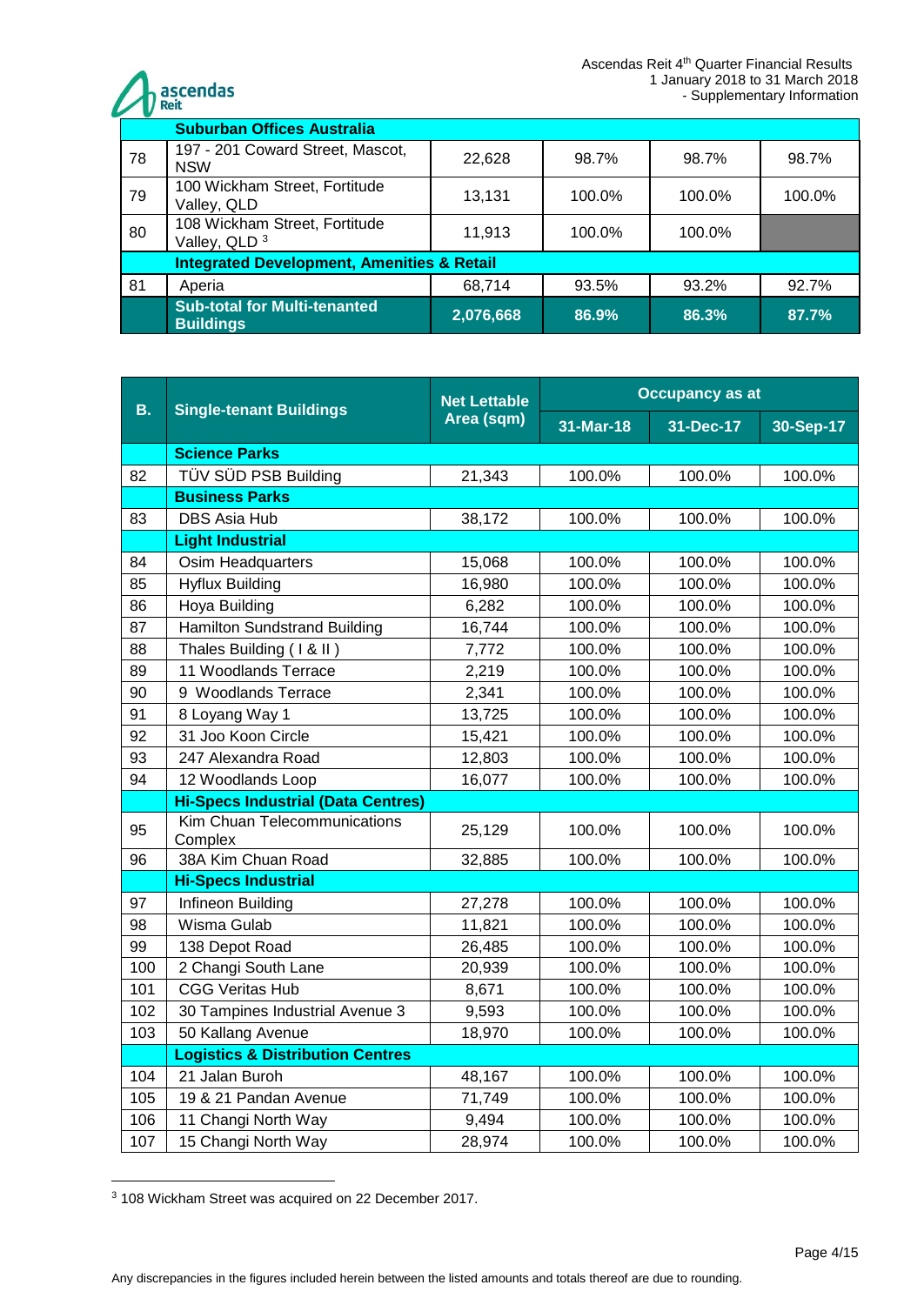

| 108 | 90 Alps Avenue                                                                         | 26,277    | 100.0% | 100.0% | 100.0% |  |  |
|-----|----------------------------------------------------------------------------------------|-----------|--------|--------|--------|--|--|
| 109 | 20 Tuas Avenue 6                                                                       | 5,085     | 100.0% | 0.0%   | 0.0%   |  |  |
|     | <b>Logistics &amp; Distribution Centres Australia</b>                                  |           |        |        |        |  |  |
| 110 | 7 Grevillea Street, Eastern Creek,<br><b>NSW</b>                                       | 51,709    | 100.0% | 100.0% | 100.0% |  |  |
| 111 | 1 Distribution Place, Seven Hills,<br><b>NSW</b>                                       | 13,555    | 100.0% | 100.0% | 100.0% |  |  |
| 112 | 5 Eucalyptus Place, Eastern<br>Creek, NSW                                              | 10,732    | 100.0% | 100.0% | 100.0% |  |  |
| 113 | 16 Kangaroo Avenue, Eastern<br>Creek, NSW (formerly known as<br>Lot 4 Honeycomb Drive) | 19,918    | 100.0% | 100.0% | 100.0% |  |  |
| 114 | 94 Lenore Drive, Erskine Park,<br><b>NSW</b>                                           | 20,632    | 100.0% | 100.0% | 100.0% |  |  |
| 115 | 95 Gilmore Road, Berrinba, QLD<br>(formerly known as 2-56 Australand<br>Drive)         | 41,318    | 100.0% | 100.0% | 100.0% |  |  |
| 116 | 62 Sandstone Place, Parkinson,<br>QLD                                                  | 9,260     | 100.0% | 100.0% | 100.0% |  |  |
| 117 | 92 Sandstone Place, Parkinson,<br>QLD                                                  | 13,738    | 100.0% | 100.0% | 100.0% |  |  |
| 118 | 99 Radius Drive, Larapinta, QLD                                                        | 14,543    | 100.0% | 100.0% | 100.0% |  |  |
| 119 | 77 Logistics Place, Larapinta, QLD                                                     | 14,296    | 100.0% | 100.0% | 100.0% |  |  |
| 120 | 82 Noosa Street, Heathwood, QLD                                                        | 38,000    | 100.0% | 100.0% | 100.0% |  |  |
| 121 | 2-16 Aylesbury Drive, Altona, VIC                                                      | 17,513    | 100.0% | 100.0% | 100.0% |  |  |
| 122 | 35-61 South Park Drive,<br>Dandenong South, VIC                                        | 32,167    | 100.0% | 100.0% | 100.0% |  |  |
| 123 | 81-89 Drake Boulevard, Altona,<br><b>VIC</b>                                           | 14,099    | 100.0% | 100.0% | 100.0% |  |  |
| 124 | 9 Andretti Court, Truganina, VIC                                                       | 24,140    | 100.0% | 100.0% | 100.0% |  |  |
| 125 | 14-28 Ordish Road, Dandenong<br>South, VIC                                             | 28,189    | 100.0% | 100.0% | 100.0% |  |  |
| 126 | 31 Permas Way, Truganina, VIC                                                          | 44,540    | 100.0% | 100.0% | 100.0% |  |  |
| 127 | 676-698 Kororoit Creek Road,<br>Altona North, VIC                                      | 44,036    | 100.0% | 100.0% | 100.0% |  |  |
| 128 | 700-718 Kororoit Creek Road,<br>Altona North, VIC                                      | 28,020    | 100.0% | 100.0% | 100.0% |  |  |
| 129 | 35 Baile Road, Canning Vale, WA                                                        | 20,895    | 100.0% | 100.0% | 100.0% |  |  |
|     | <b>Integrated Development, Amenities &amp; Retail</b>                                  |           |        |        |        |  |  |
| 130 | <b>Courts Megastore</b>                                                                | 28,410    | 100.0% | 100.0% | 100.0% |  |  |
| 131 | <b>Giant Hypermart</b>                                                                 | 42,178    | 100.0% | 100.0% | 100.0% |  |  |
|     | <b>Sub-total for Single-tenanted</b><br><b>Buildings</b>                               | 1,128,352 | 100.0% | 100.0% | 100.0% |  |  |
|     | <b>Portfolio Total</b>                                                                 | 3,205,020 | 91.5%  | 91.1%  | 92.0%  |  |  |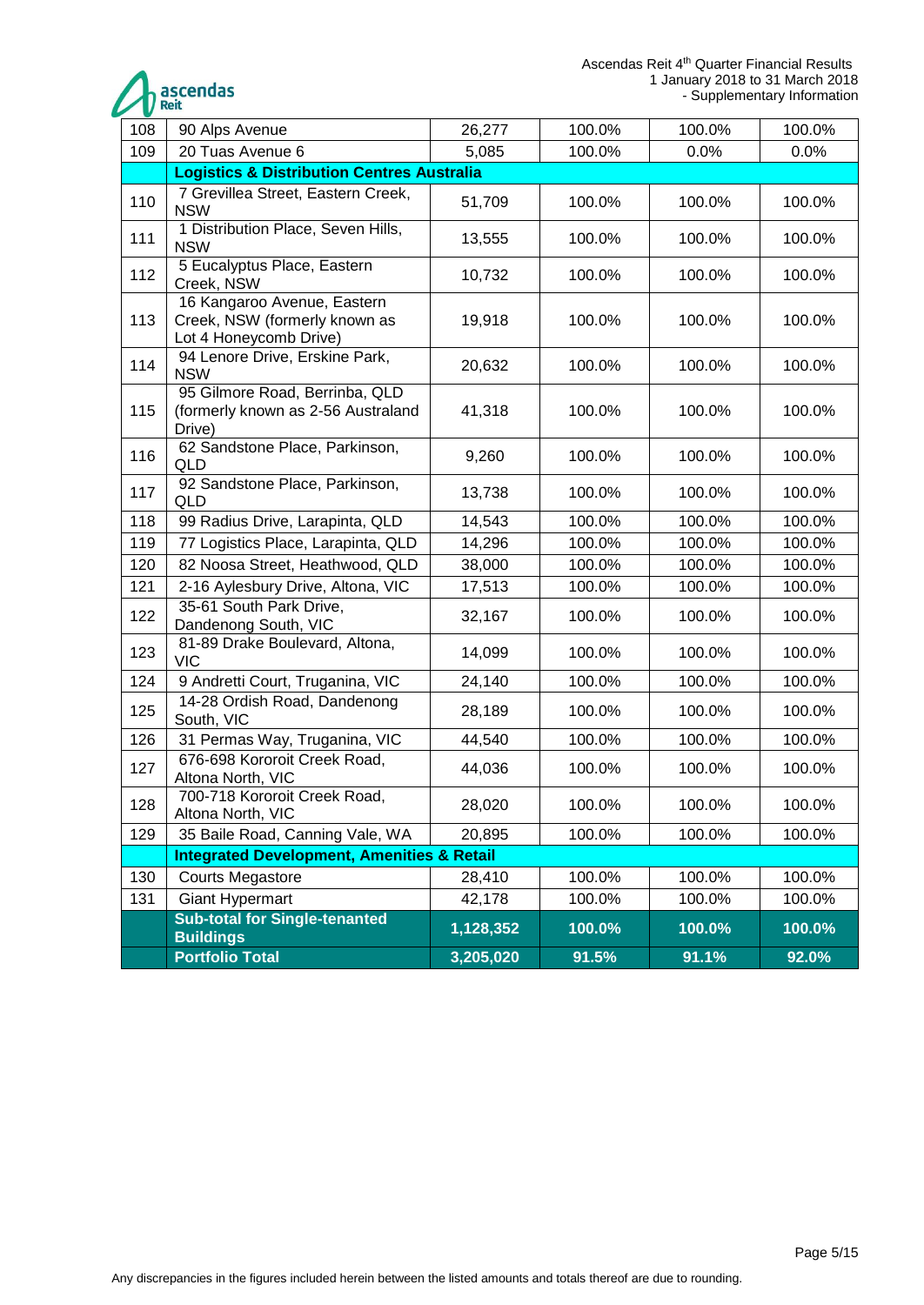

### <span id="page-5-0"></span>**Table 2: Ascendas Reit Singapore gross rental rates for the three months ended 31 March 2018**

| <b>Gross Rental Rates (S\$ psf per month)</b>  |                                           |                                    |               |                                 |  |  |  |
|------------------------------------------------|-------------------------------------------|------------------------------------|---------------|---------------------------------|--|--|--|
|                                                | <b>Ascendas Reit's</b><br>(psf per month) |                                    |               |                                 |  |  |  |
| <b>Sector</b>                                  | Range                                     | Weighted<br>Average <sup>(2)</sup> | <b>Median</b> | Market $(1)$<br>(psf per month) |  |  |  |
| Business &<br>Science Park<br>(Rest of island) | $$3.13 - $5.00$                           | \$4.01                             | \$4.00        | \$3.70                          |  |  |  |
| Business &<br>Science Park (City<br>fringe)    |                                           |                                    |               | \$5.65                          |  |  |  |
| Hi-Specs industrial                            | $$2.20 - $4.50$                           | \$2.90                             | \$2.87        | \$3.15                          |  |  |  |
| Light Industrial &<br><b>Flatted Factories</b> | $$1.50 - $2.35$                           | \$1.79                             | \$1.68        | \$1.58 <sup>(3)</sup>           |  |  |  |
| Logistics &<br><b>Distribution</b><br>Centres  | $$0.90 - $1.40$                           | \$1.21                             | \$1.17        | \$1.58 <sup>(4)</sup>           |  |  |  |

#### Notes:

(1) Source: JTC, CBRE data

(2) Ascendas Reit's rates are based on the weighted average of gross rental rates for new leases, expansions and renewals

(3) S\$1.58 psf per month for ground floor space. S\$1.24 psf per month achieved for upper floor space

(4) S\$1.58 psf per month for ground floor space. S\$1.21 psf per month achieved for upper floor space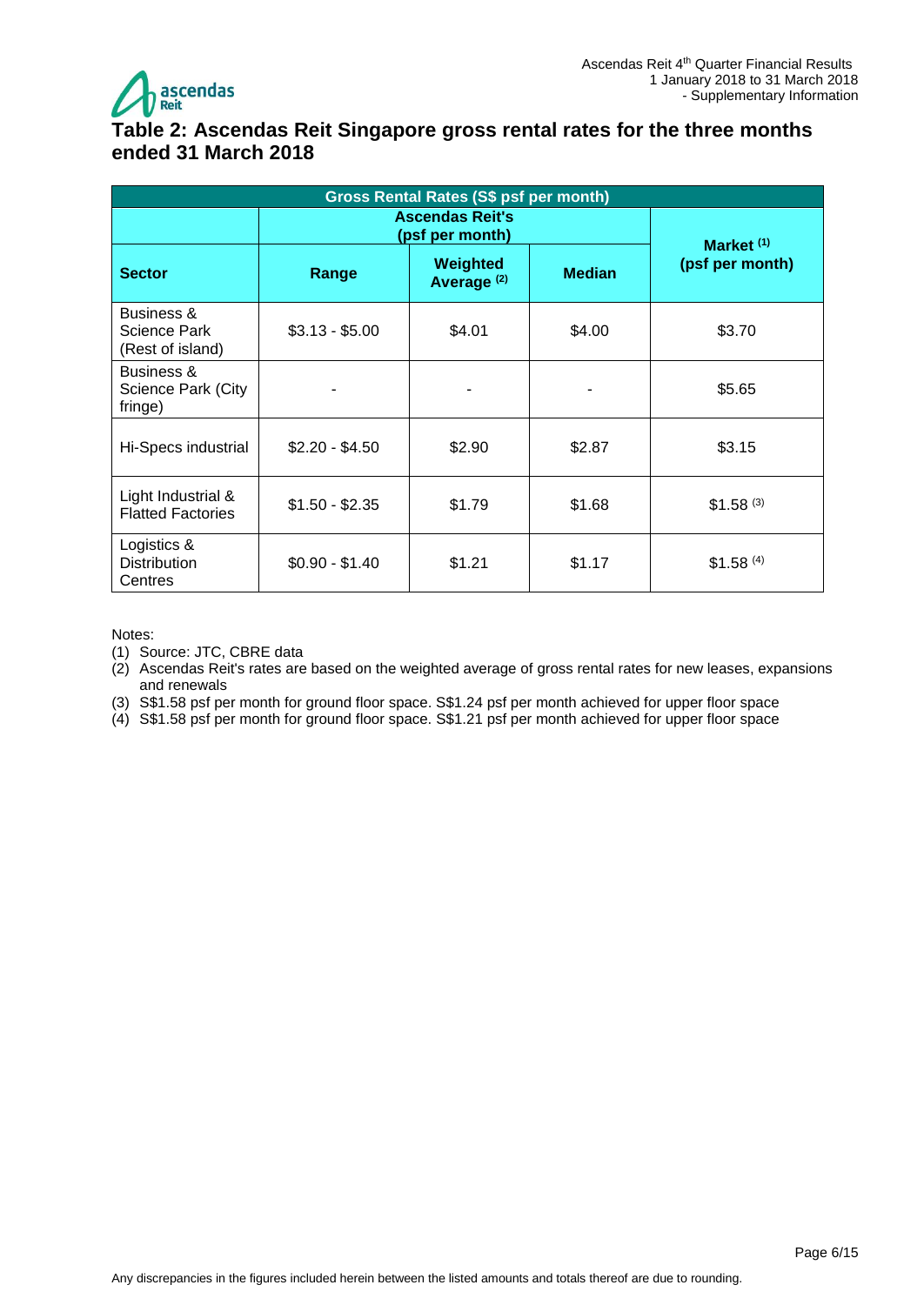

#### <span id="page-6-0"></span>**Figure 3: Existing industrial space stock of 48.2 million sqm**



Source: URA Realis, Ascendas Reit research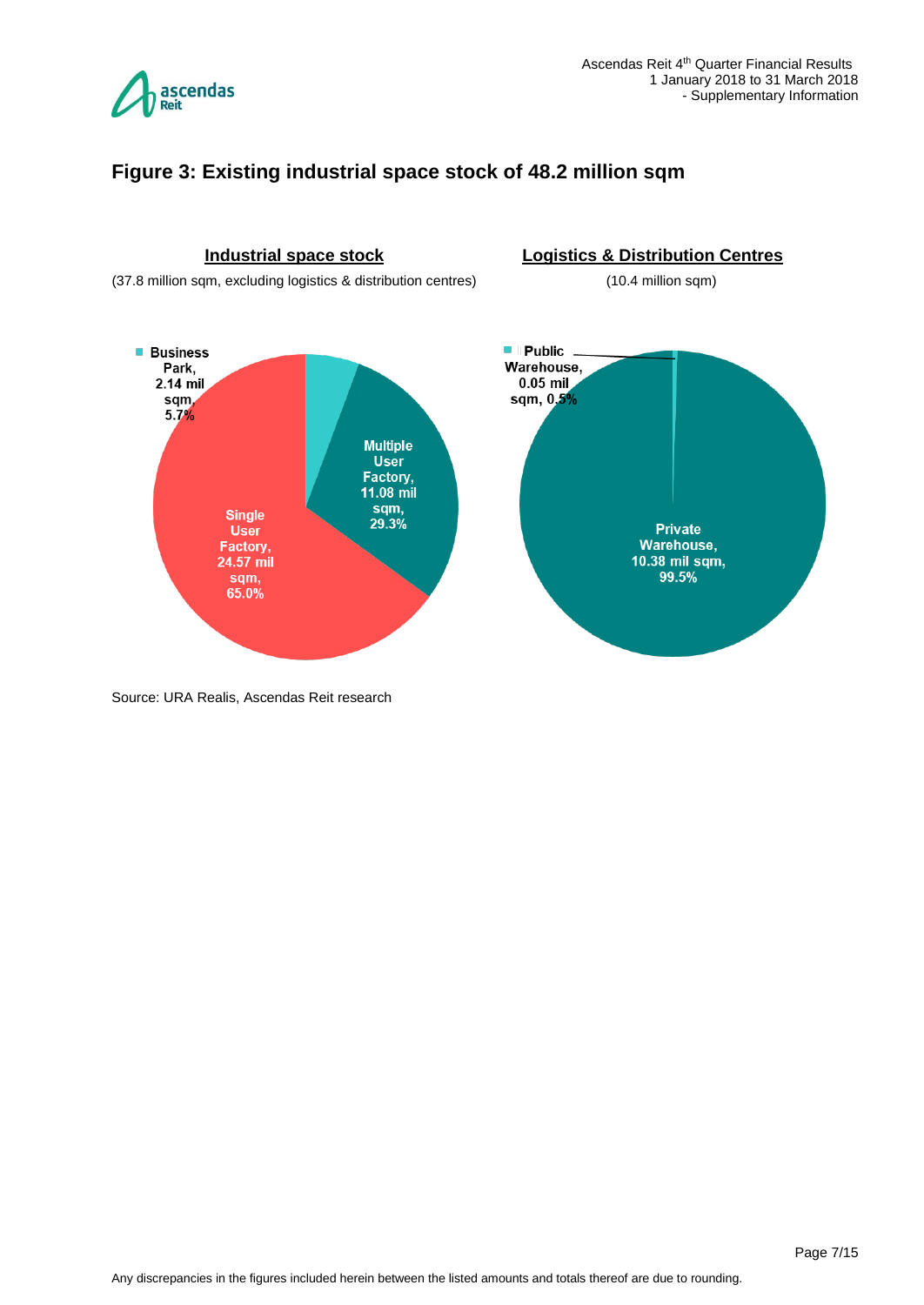

#### <span id="page-7-0"></span>**Table 4: Sector Performance**

Net Property Income for 3 months ended 31 March 2018 and 31 March 2017

|                                                  |              | Group (1)          |                      |                  |          |
|--------------------------------------------------|--------------|--------------------|----------------------|------------------|----------|
|                                                  |              | <b>Actual</b>      | <b>Actual</b>        |                  |          |
|                                                  |              | 4Q FY1718          | 4Q FY1617            | Variance         | Variance |
|                                                  |              | S\$'000            | S\$'000              | S\$'000          | $\%$     |
| <b>SINGAPORE</b>                                 | <b>Notes</b> |                    |                      |                  |          |
| <b>Gross Revenue</b>                             |              |                    |                      |                  |          |
| <b>Business Park</b>                             |              | 71,743             | 70,005               | 1,738            | 2.5%     |
| Hi-Specs Industrial                              |              | 47,316             | 47,352               | (36)             | $-0.1%$  |
| Light Industrial                                 |              | 23,241             | 22,751               | 490              | 2.2%     |
| Logistics                                        |              | 27,751             | 27,516               | 235              | 0.9%     |
| Integrated Development, Amenitites and Retail    |              | 15,242             | 15,460               | (218)            | $-1.4%$  |
|                                                  |              | 185,293            | 183,084              | 2,209            | 1.2%     |
|                                                  |              |                    |                      |                  |          |
| <b>Property Expenses</b><br><b>Business Park</b> |              |                    |                      | 130              | 0.6%     |
| Hi-Specs Industrial                              |              | (22, 394)          | (22, 524)            |                  | $-37.1%$ |
|                                                  | (2)          | (12, 337)          | (8,998)              | (3,339)<br>47    | 0.6%     |
| Light Industrial                                 |              | (7, 197)           | (7, 244)             | 30               | 0.3%     |
| Logistics                                        | (3)          | (8,740)<br>(2,888) | (8,770)              |                  | 26.3%    |
| Integrated Development, Amenitites and Retail    |              | (53, 556)          | (3,921)<br>(51, 457) | 1,033<br>(2,099) | $-4.1%$  |
|                                                  |              |                    |                      |                  |          |
| <b>Net Property Income</b>                       |              |                    |                      |                  |          |
| <b>Business Park</b>                             |              | 49,349             | 47,481               | 1,868            | 3.9%     |
| Hi-Specs Industrial                              | (2)          | 34,979             | 38,354               | (3,375)          | $-8.8%$  |
| Light Industrial                                 |              | 16,044             | 15,507               | 537              | 3.5%     |
| Logistics                                        |              | 19,011             | 18,746               | 265              | 1.4%     |
| Integrated Development, Amenitites and Retail    |              | 12,354             | 11,539               | 815              | 7.1%     |
|                                                  |              | 131,737            | 131,627              | 110              | 0.1%     |
| <b>AUSTRALIA</b>                                 |              |                    |                      |                  |          |
| Gross Revenue                                    |              | 30,455             | 25,853               | 4,602            | 17.8%    |
| <b>Property Expenses</b>                         |              | (4, 322)           | (3, 411)             | (911)            | 26.7%    |
|                                                  |              |                    |                      | 3,691            | 16.4%    |
| <b>Net Property Income</b>                       | (4)          | 26,133             | 22,442               |                  |          |
| <b>Total Net Property Income</b>                 |              | 157,870            | 154,069              | 3,801            | 2.5%     |
|                                                  |              |                    |                      |                  |          |

- (1) The Group had 131 properties as at 31 March 2018 and 31 March 2017. Since 31 March 2017, the Group completed (i) the acquisition of 52 Fox Drive, Dandenong South in Melbourne, Australia in April 2017, (ii) the acquisition of 100 Wickham Street in Brisbane, Australia in September 2017, (iii) the acquisition of 108 Wickham Street in Brisbane, Australia in December 2017, (iv) the divestment of 10 Woodlands Link in Singapore in July 2017, (v) the divestment of 13 International Business Park in Singapore in August 2017 and (vi) the divestment of 84 Genting Lane in Singapore in January 2018.
- (2) Property operating expenses in 4Q FY17/18 increased by \$3.3 million as included in 4Q FY16/17 was a one-off property tax refund arising from retrospective downward revisions in the annual value of certain properties whereas there are no such revision in the current financial quarter.
- (3) Higher net property income as included in the property operating expenses of 4Q FY17/18 was the reversal of certain accrued property operating expenses as these balances were no longer required.
- (4) Higher net property income mainly due to contribution from 52 Fox Drive, Dandenong South in Melbourne, 100 and 108 Wickham Street in Brisbane, which were acquired in April, September and December 2017 respectively.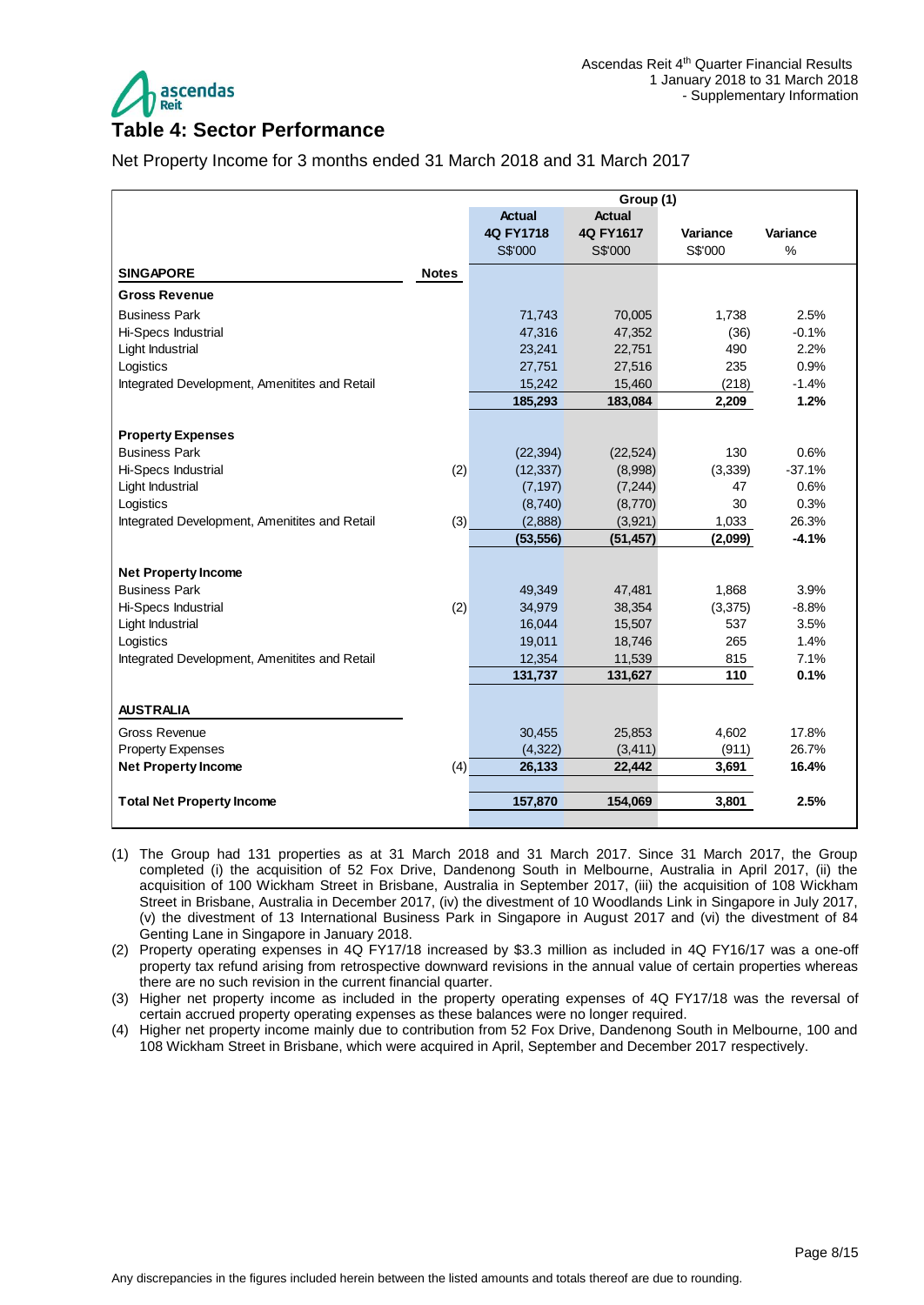

<span id="page-8-0"></span>**Figure 5a: Ascendas Reit Portfolio by Gross Revenue - Tenant Industry Mix**



#### <span id="page-8-1"></span>**Figure 5b: Ascendas Reit Portfolio by Gross Revenue - Tenants' Country of Origin**

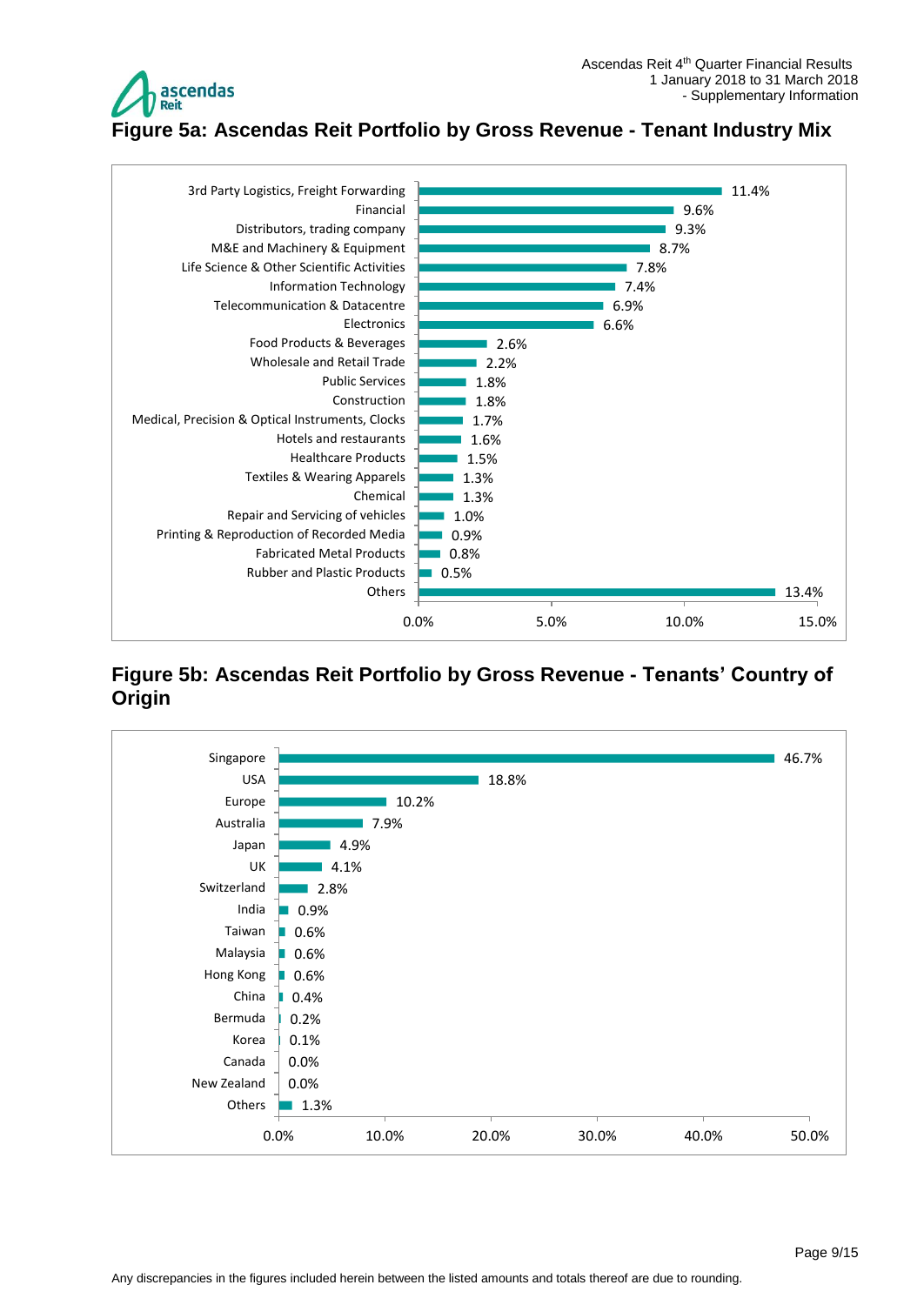

## <span id="page-9-0"></span>**Figure 6a: Business & Science Park Properties (Singapore) by Gross Revenue - Tenant Industry Mix**



<span id="page-9-1"></span>**Figure 6b: Business & Science Park Properties (Singapore) by Gross Revenue – Tenant's Country of Origin**

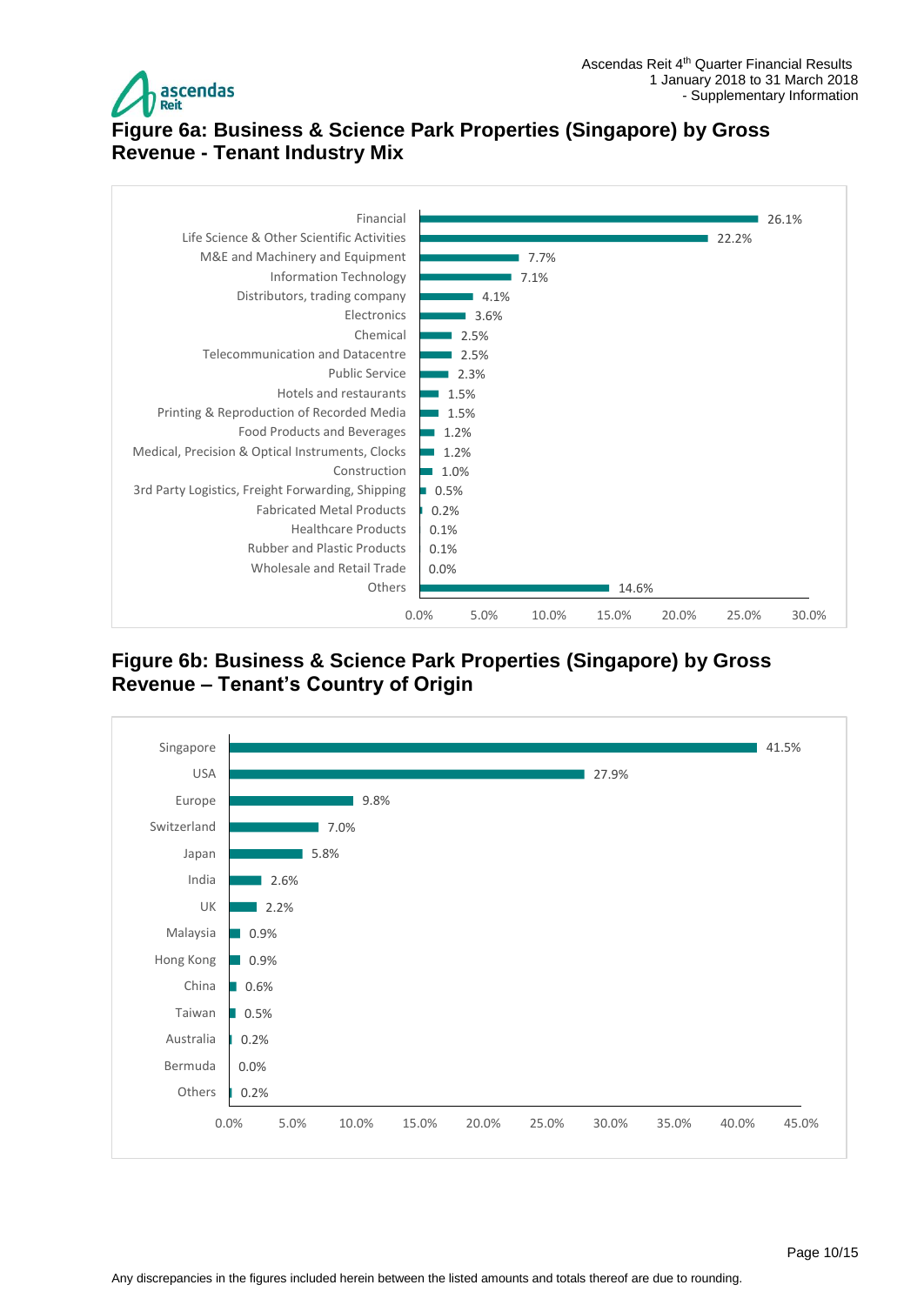

# <span id="page-10-0"></span>**Figure 7a: Hi-Specs Industrial Properties (Singapore) by Gross Revenue - Tenant Industry Mix**



#### <span id="page-10-1"></span>**Figure 7b: Hi-Specs Industrial Properties (Singapore) by Gross Revenue - Tenant's Country of Origin**

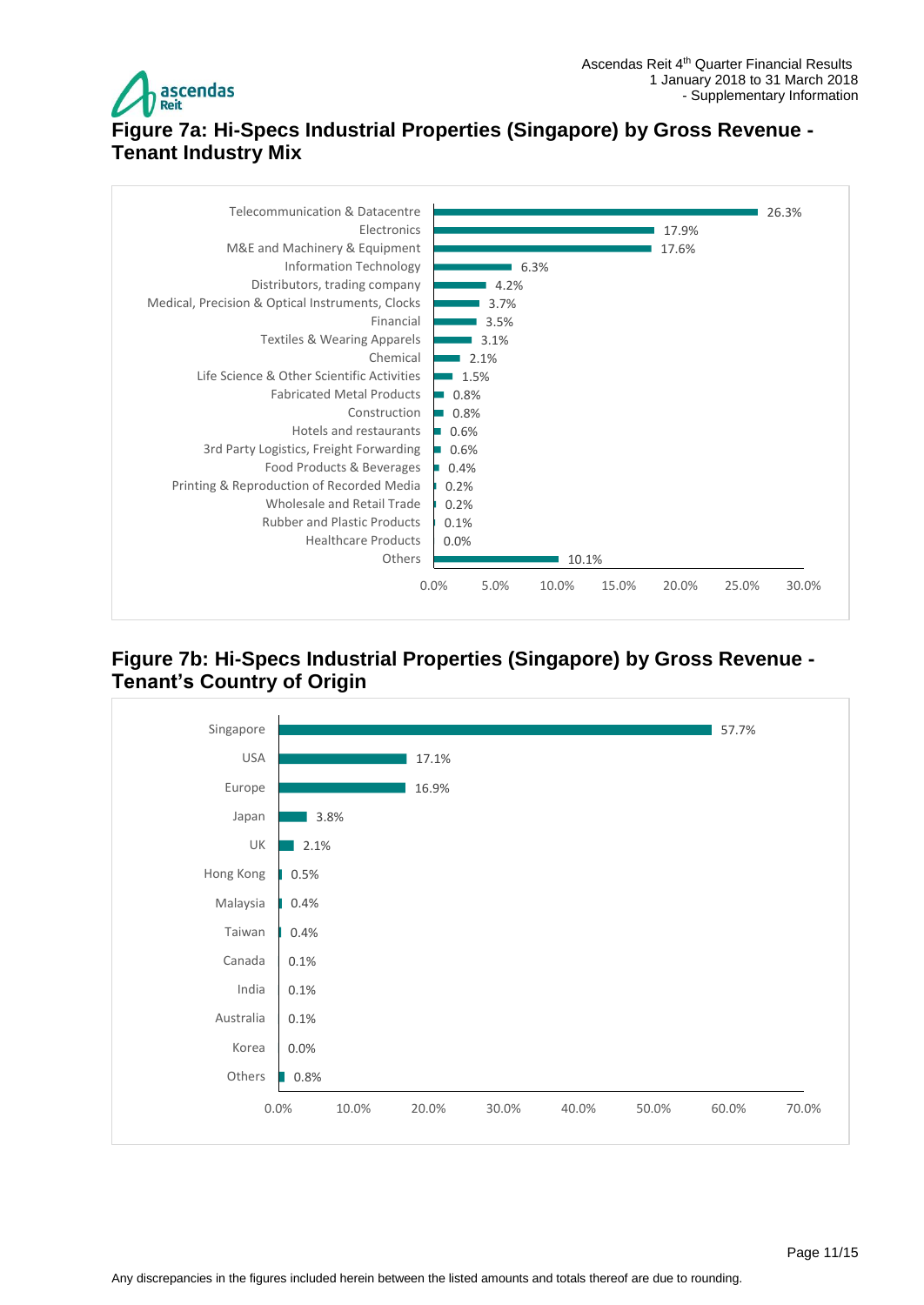

# <span id="page-11-0"></span>**Figure 8a: Light Industrial Properties (Singapore) by Gross Revenue - Tenant Industry Mix**



#### <span id="page-11-1"></span>**Figure 8b: Light Industrial Properties (Singapore) by Gross Revenue - Tenant's Country of Origin**

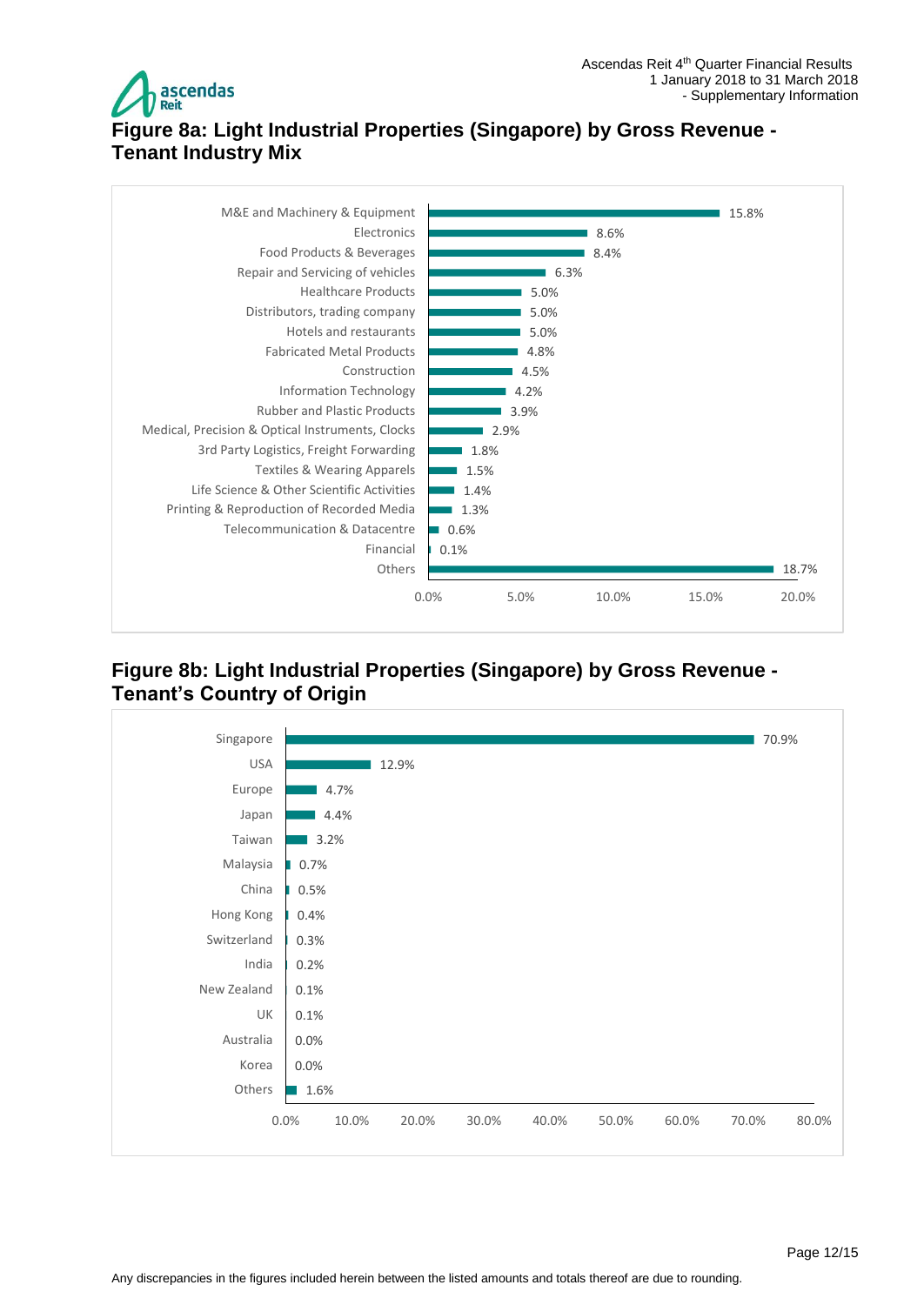

## <span id="page-12-0"></span>**Figure 9a: Logistics & Distribution Centres (Singapore) by Gross Revenue - Tenant Industry Mix**



#### <span id="page-12-1"></span>**Figure 9b: Logistics & Distribution Centres (Singapore) by Gross Revenue - Tenant's Country of Origin**

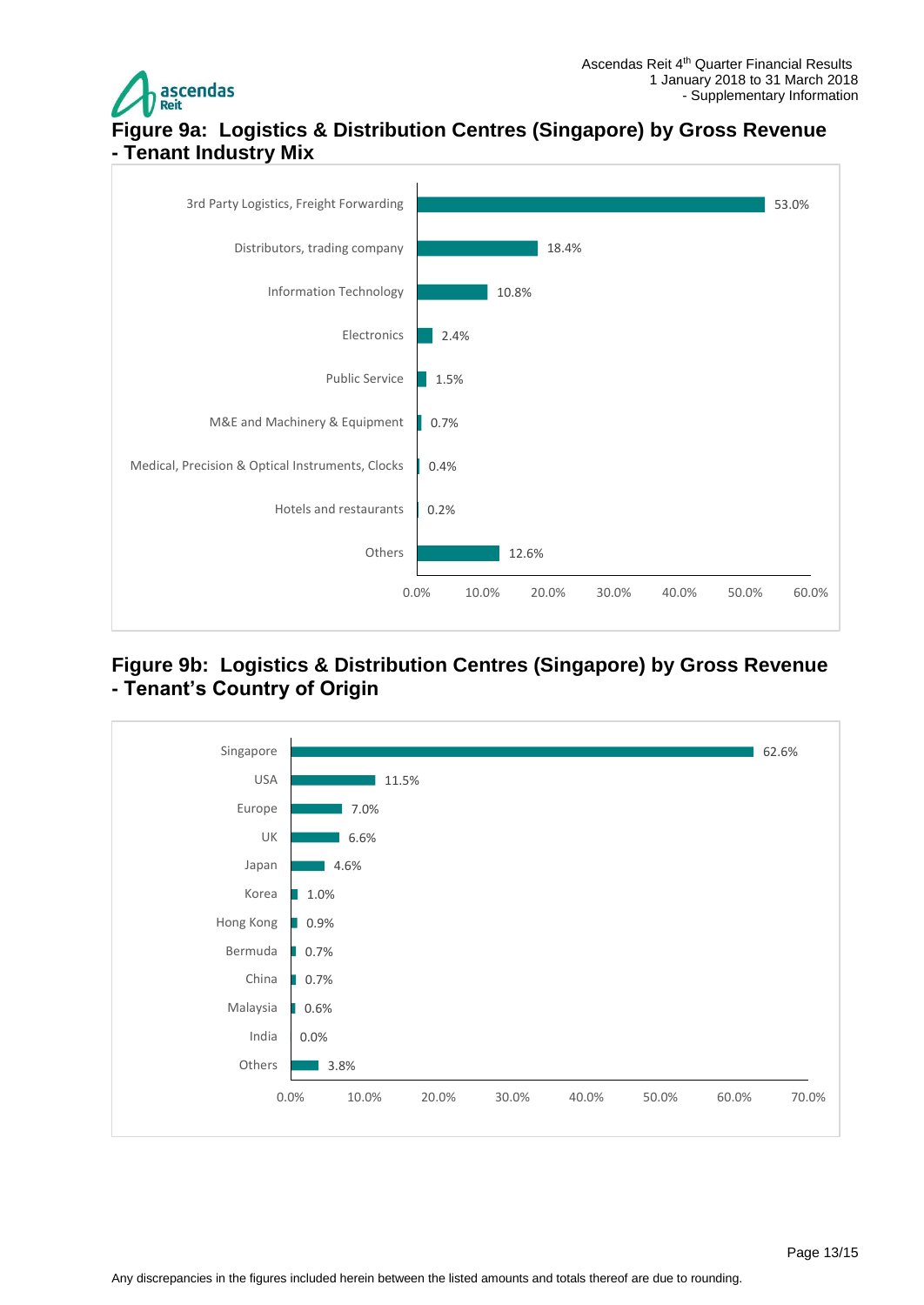

## <span id="page-13-0"></span>**Figure 10a: Integrated Development, Amenities and Retail (Singapore) by Gross Revenue – Tenant Industry Mix**



<span id="page-13-1"></span>**Figure 10b: Integrated Development, Amenities and Retail (Singapore) by Gross Revenue - Tenant's Country of Origin**